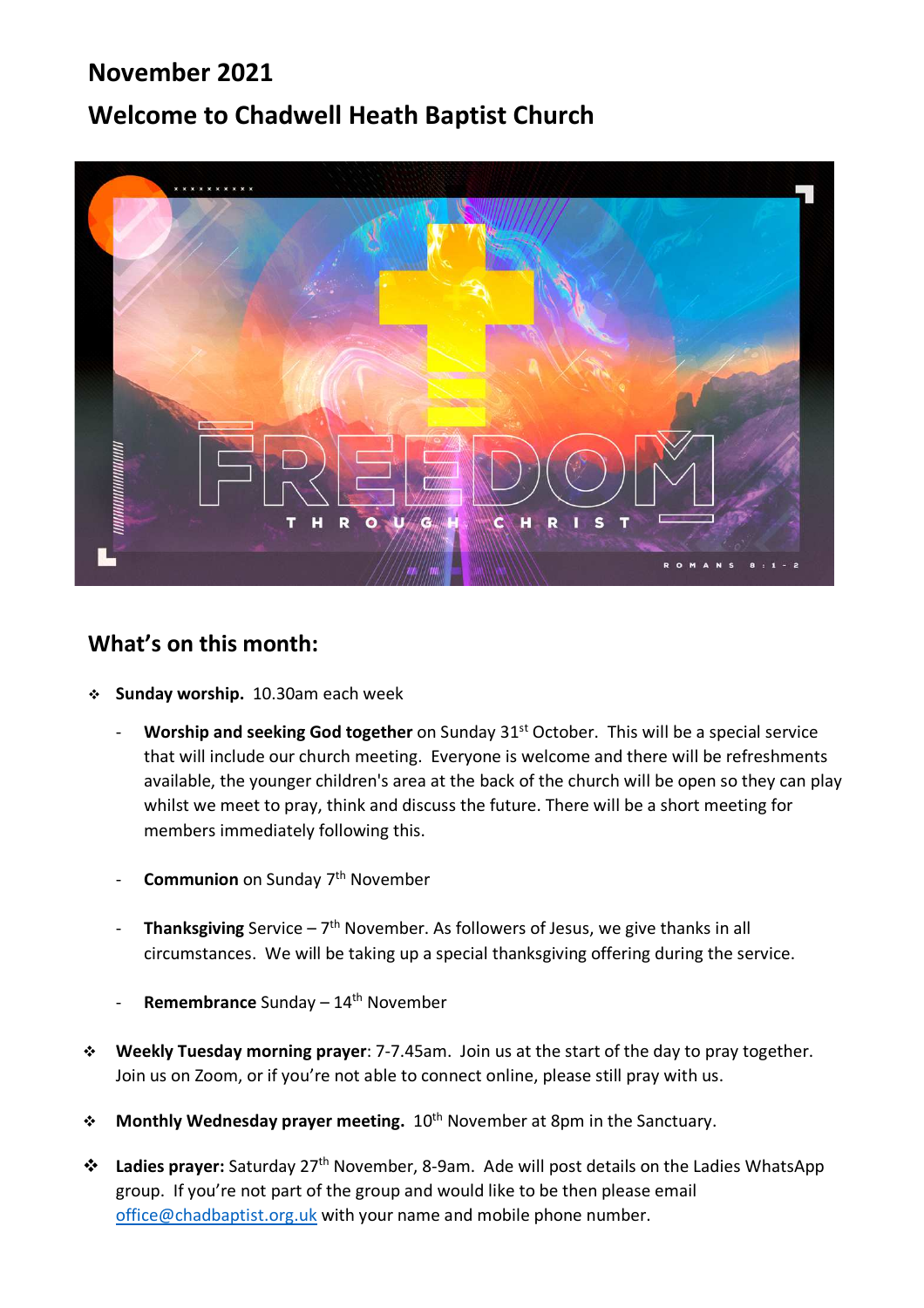# **Praying for each other daily:**

*" And pray in the Spirit on all occasions with all kinds of prayers and requests. With this in mind, be alert and always keep on praying for all the Lord's people."* Ephesians 6:18

| $1st - 5th$ November |                 | $18^{th}$ – 12 <sup>th</sup> November |                     |
|----------------------|-----------------|---------------------------------------|---------------------|
| Monday:              | lan Rogers      | Monday:                               | Chris Sewell        |
| Tuesday:             | Jacky Rowe      | Tuesday:                              | Vesta Shorey        |
| Wednesday:           | Douglas Ruddock | Wednesday:                            | Herma Simms         |
| Thursday:            | Eunice Ruddock  | Thursday:                             | <b>Martyn Simms</b> |
| Friday:              | Maryam Sales    | Friday:                               | Cathy Smith         |

| $15^{\text{th}} - 19^{\text{th}}$ November |                     | 22 <sup>nd</sup> – 26 <sup>th</sup> November |                     |
|--------------------------------------------|---------------------|----------------------------------------------|---------------------|
| Monday:                                    | Dave Smith          | Monday:                                      | James Thomas        |
| Tuesday:                                   | Helen Smith         | Tuesday:                                     | Lisa Warren         |
| Wednesday:                                 | Rachel Smith        | Wednesday:                                   | Sue Warren          |
| Thursday:                                  | Shakirat Talabi     | Thursday:                                    | Monica Whyte        |
| Friday:                                    | <b>Helen Thomas</b> | Friday:                                      | <b>Betty Wiffen</b> |

| $8th - 12th$ November |                     |  |  |
|-----------------------|---------------------|--|--|
| Monday:               | <b>Chris Sewell</b> |  |  |
| Tuesday:              | <b>Vesta Shorey</b> |  |  |
| Wednesday:            | Herma Simms         |  |  |
| Thursday:             | <b>Martyn Simms</b> |  |  |
| Friday:               | Cathy Smith         |  |  |

| $22nd - 26th$ November |                     |  |  |
|------------------------|---------------------|--|--|
| Monday:                | James Thomas        |  |  |
| Tuesday:               | Lisa Warren         |  |  |
| Wednesday:             | Sue Warren          |  |  |
| Thursday:              | Monica Whyte        |  |  |
| Friday:                | <b>Betty Wiffen</b> |  |  |

### **A very happy birthday to**:

Kenny Akinsola (1st), Kelsey Malaba (5<sup>th</sup>) Michelle Black (26<sup>th</sup>),

## **Operation Christmas Child**

We have lots of empty shoeboxes and leaflets – please take one if you'd like to take part in Operation Christmas Child this year, and give gifts to children who are living in poverty. *You'll need to return it to CHBC by 22nd November.* 

We're also being a collection hub again for the local community. If you're able to be at church to allow people to drop off boxes then please see James, this will be from  $15<sup>th</sup> - 22<sup>nd</sup>$  November,  $10am - 12.30pm$ .

If you would prefer to 'pack' an online shoebox, you can do this at the Operation Christmas Child website (https://shoeboxonline.samaritanspurse.org.uk/) for a £20 donation cost.





Chadwell Heath Baptist Church, High Road, Chadwell Heath, Romford, London, RM6 6PP (T) 020 8983 8996 (M) 0751 135 1050 (Email) minister@chadbaptist.org.uk - (Web) www.chadbaptist.org.uk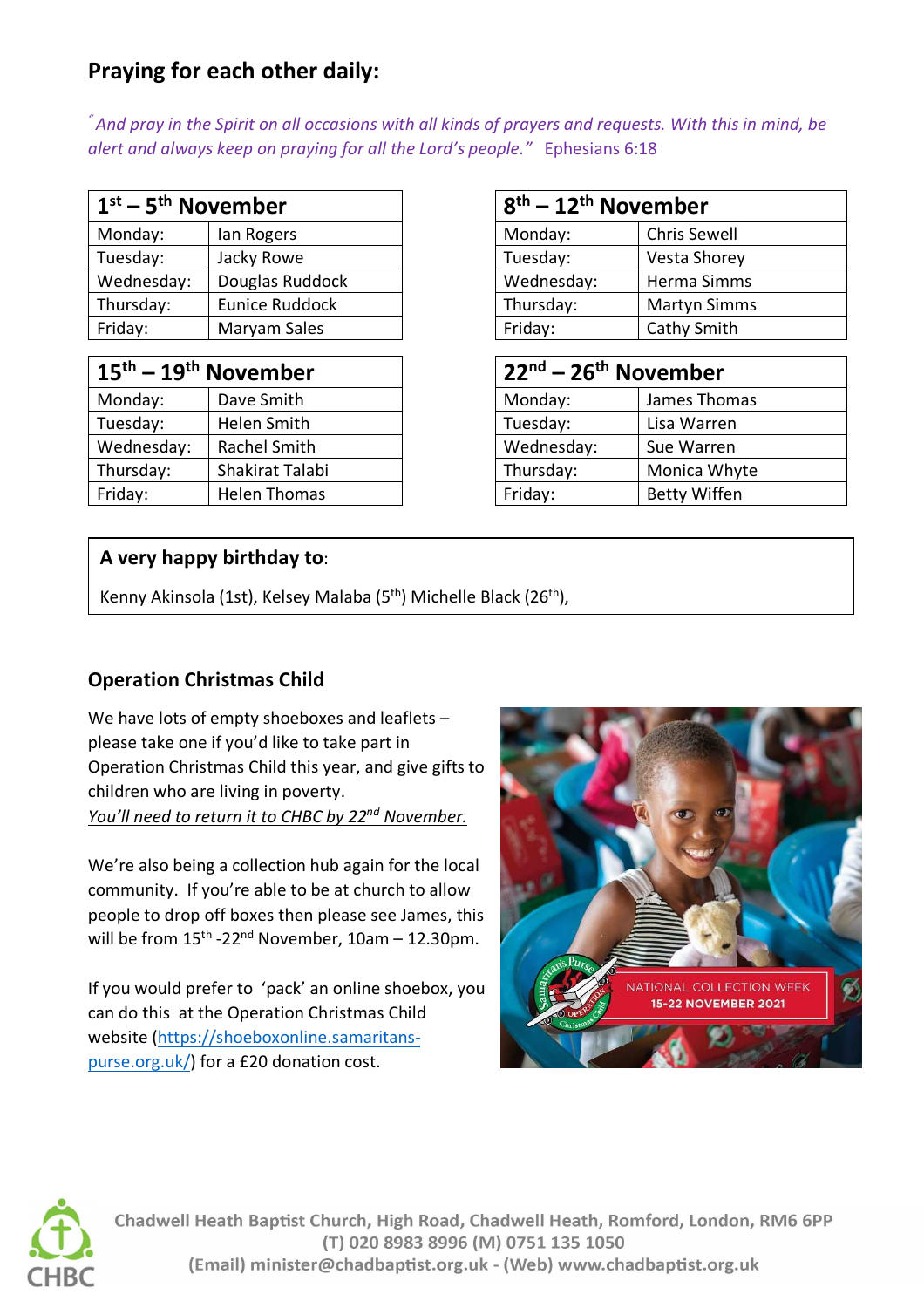### **Prayer focus: Iran**

"*Is the fellowship of a few Christian brothers and sisters in someone's house singing worship songs, reading the Bible and worshipping God acting against national security?"* asked Nasser Navard Gol-Tapeh from prison in Iran in an open letter. A convert from Islam, he had been given a ten-year sentence because of his membership of a house church. Before beginning his sentence in January 2018, Nasser (now 60) had been the primary carer for his elderly mother. He is desperate to get out and resume his caring duties. Although eligible for parole, his requests keep being rejected. In June, after yet another rejection, he asked people to pray for him, saying that he needed "comfort from the Lord".

Please ask the God of all comfort to comfort and strengthen our brother. Pray for parole to be granted; but whether in prison or outside, may he be a faithful witness to God's saving grace. Pray, too, for his mother.

# **International day of prayer with Evangelical Alliance, Open Doors, CSW and Release International. Sunday 7th November, 7.30pm Online**

You are invited to an online prayer event to mark the International Day of Prayer for the persecuted Church. This jointly hosted webinar will feature the latest news, testimonies and prayer requests from Nigeria, Eritrea and India.

In addition, following the shocking news of Afghanistan being taken over by the Taliban, we will collectively provide updates on how this is impacting the small number of Christians there and together lift them up in prayer. Visit www.eauk.org/idop for details or to book your place.



## **A hope filled prayer for COP26**

The climate crisis can seem like a huge, overwhelming issue to pray into. Where do we start? What are we asking? How do we want God to act?

There are many Christian charities working to care for the creation that God has entrusted to us, click on the links to find out about how you can pray, and practical activities you can do:

- A Rocha (www.arocha.org/en)
- Operation Noah (www.operationnoah.org/)
- Climate Stewards (www.arocha.org/en)
- Tearfund (www.tearfund.org)

*During COP26, Tearfund are sending daily updates with insights on the negotiations, key areas for prayer, and messages from friends from around the world. To sign up, text the word 'PRAY' to 07916 874441.* 

*P.T.O to join with their prayer* 



Chadwell Heath Baptist Church, High Road, Chadwell Heath, Romford, London, RM6 6PP (T) 020 8983 8996 (M) 0751 135 1050 (Email) minister@chadbaptist.org.uk - (Web) www.chadbaptist.org.uk